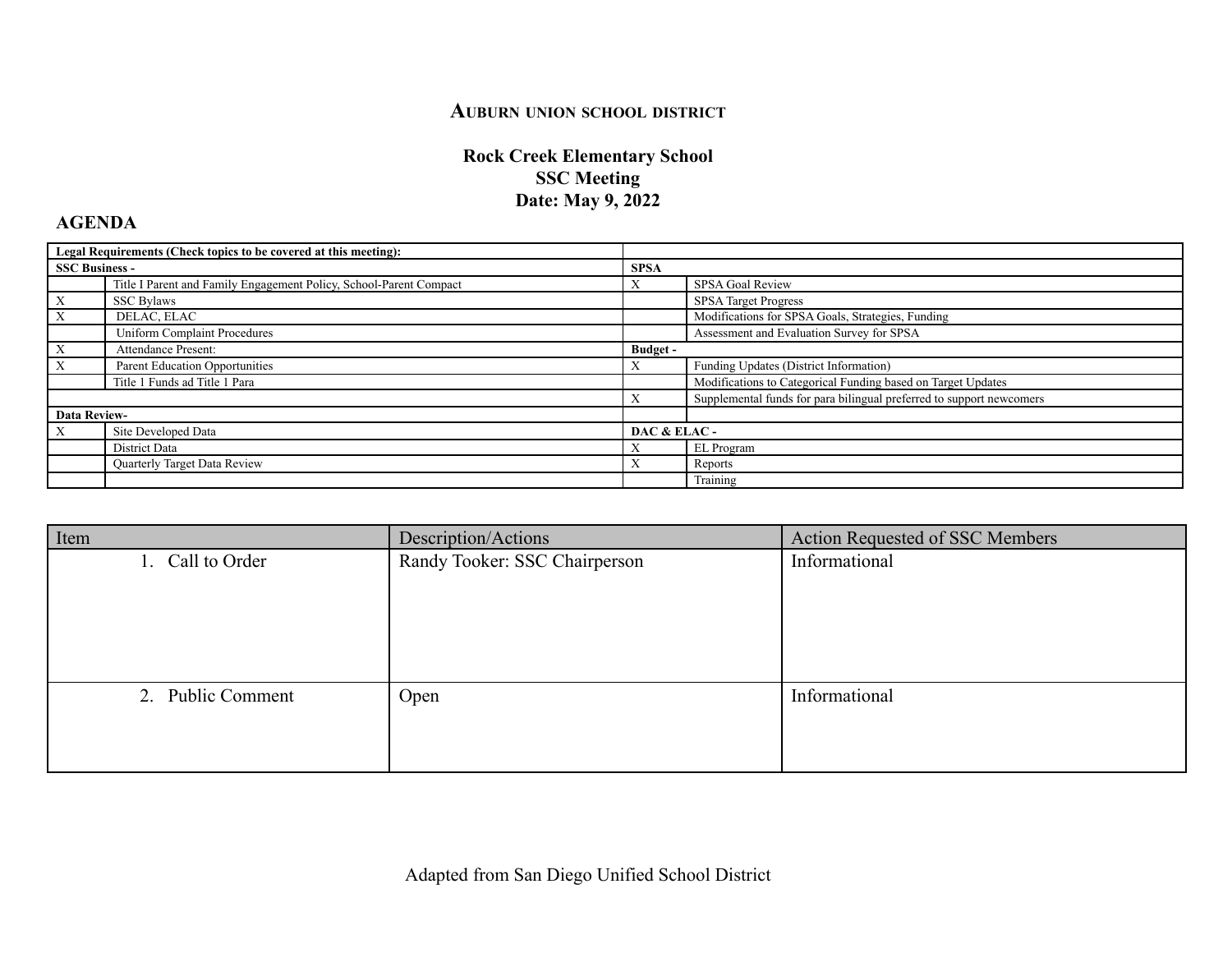| 3. SSC Business<br>a. Approval of Minutes                                                                                                                                                                                                      | Action Item: Approval of minutes for<br>4/4/22), SSC Chairperson | Vote to Approve: |
|------------------------------------------------------------------------------------------------------------------------------------------------------------------------------------------------------------------------------------------------|------------------------------------------------------------------|------------------|
| 4. Review Bylaws and Next Steps for the<br>2022-2023 School Year<br>a. 2 year terms                                                                                                                                                            | Informational: Kim Morris, Principal                             | Informational    |
| 5. Parent Enrichment Opportunities/Parent<br>University<br>a. Strong Kids Pareting Classes 9/22<br>Nutrution Classes 5/17 & 5/24<br>$\mathbf{b}$ .<br>Big Day of Giving 5/5 for AEF<br>C.<br>Spring Fiesta 4/29<br>d.<br>Plant Sale 4/30<br>e. | Informational: Kim Morris, Principal                             | Informational    |
| 6. LCAP Goals and SSC Input                                                                                                                                                                                                                    | Informational: Kim Morris, Principal                             | Informational    |
|                                                                                                                                                                                                                                                | Action Item: Kim Morris, Principal                               | Vote to Approve  |

Adapted from San Diego Unified School District